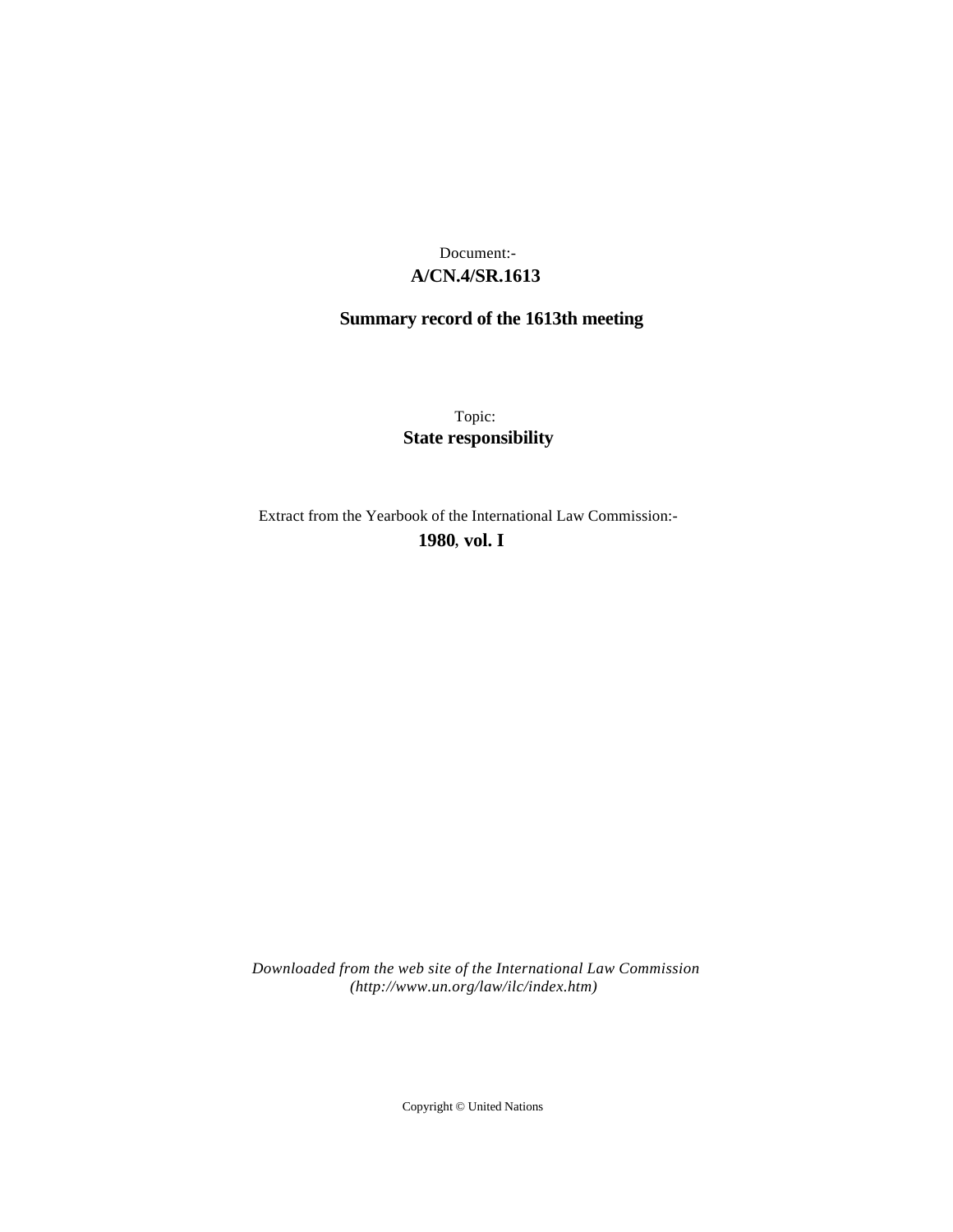### **1613th MEETING**

#### *Tuesday, 17 June 1980, at 10.20 a.m.*

*Chairman:* Mr. C. W. PINTO

*Members present:* Mr. Barboza, Mr. Calle y Calle, Mr. Diaz Gonzalez, Mr. Francis, Mr. Jagota, Mr. Quentin-Baxter, Mr. Reuter, Mr. Riphagen, Mr. Sahovic, Mr. Schwebel, Mr. Tabibi, Mr. Tsuruoka, Mr. Ushakov, Sir Francis Vallat, Mr. Verosta, Mr. Yankov.

*Also present:* Mr. Ago.

#### **State responsibility** *{continued)* **(A/CN.4/318/Add.5 and 6, A/CN.4/328 and Add. 1-4)** [Item 2 of the agenda]

DRAFT AFTICLES SUBMITTED BY MR. AGO *{continued)*

ARTICLE 33 (State of necessity)<sup>,</sup> (*continued*) 1. Mr. AGO said that, since lack of time had prevented him from introducing draft article 33 in detail at the previous meeting, he would begin his introduction anew.

It was important first, as he had said, to define the subject matter by distinguishing state of necessity from the other circumstances that could preclude wrongfulness. To begin with, emphasis should be placed on the voluntary and intentional nature of an act that a State sought to excuse by invoking necessity. Both *force majeure* and fortuitous event involved situations brought about by an irresistible external circumstance that cancelled *de facto* the will to act in conformity with a given international obligation, or else the awareness of acting in a way not in conformity with it. State of necessity also had to be differentiated from a situation of distress, in which the adoption of conduct required by an international obligation put an agent acting for the State in such a personal situation of peril that it could not in fact comply with the obligation. Lastly, the case of state of necessity was, of course, to be distinguished from a case of prior consent given by the injured State.

3. Again, it was important to emphasize the possibility, at least, of the innocence of the injured State, for in the other circumstances that precluded wrongfulness, an international obligation had been breached previously by the State in relation to which conduct not in conformity with an international obligation was adopted. State of necessity was therefore different from the legitimate application of a sanction or countermeasure as a result of an internationally wrongful act of another State. It was also different from selfdefence, since the latter presupposed that the State in relation to which another State was resisting had committed the most serious of all internationally wrongful acts, an act of aggression. In the case of state of necessity, the State that sought to excuse its behaviour had injured a right or an interest of a State that had, strictly speaking, done nothing whatsoever wrongful. The excuse, if excuse there were, had to do with an external factor—namely, a grave and imminent danger, that might ever not have been in any way provoked by the conduct or will of the State committing the act.

4. In order to get a clear picture of the concept of state of necessity, it was important to clear away all vestiges of jusnaturalist theories, as embodied in the concept of the "fundamental rights of the State" and, in particular, the concept of the alleged "right to existence" or the "right of self-preservation". Some people had held to those concepts because they had thought it indispensable that the State invoking necessity as an excuse for its conduct, consisting of failure to respect the right of another, in so doing should put forward a subjective right of its own. They had therefore presented the situation as a conflict between two "subjective rights", and had taken the view that when two rights attributed to two different subjects by an objective right met and clashed, the right of the State entitled to invoke necessity in its behalf should prevail over the other, because it was more fundamental. However, it was quite wrong to claim that the State that invoked a state of necessity did so to protect a right. A subjective right was an option one subject had of requiring a certain performance or conduct of another subject. Necessity was by no means expressed in the possibility of requiring something of another subject; it was only a *de facto* situation brought about by a grave danger that threatened a State's interests, the result being that, in order to protect its interests, the State was compelled not to respect the rights of others. Hence the conflict was not between two rights but between the right of the injured State (the sole right that existed in that case) and an essential interest of the State that invoked a situation of necessity as a reason for not respecting the right in question.

5. Were there therefore, in international law as in internal law, situations in which a State that committed a breach of an international obligation toward another State could be regarded as not having committed an internationally wrongful act because the obligation could have been performed only by sacrificing an essential interest of the State that had committed the act? Viewed in such broad terms, the question could only be answered in the negative; otherwise it would be all too easy for a State to justify failure to comply with its international obligations. The problem had to be brought within the narrow confines of the practice that was followed.

6. First of all, it was obvious that, in principle, every international obligation had to be fulfilled; only very

<sup>&</sup>lt;sup>1</sup> For text, see 1612th meeting, para. 35.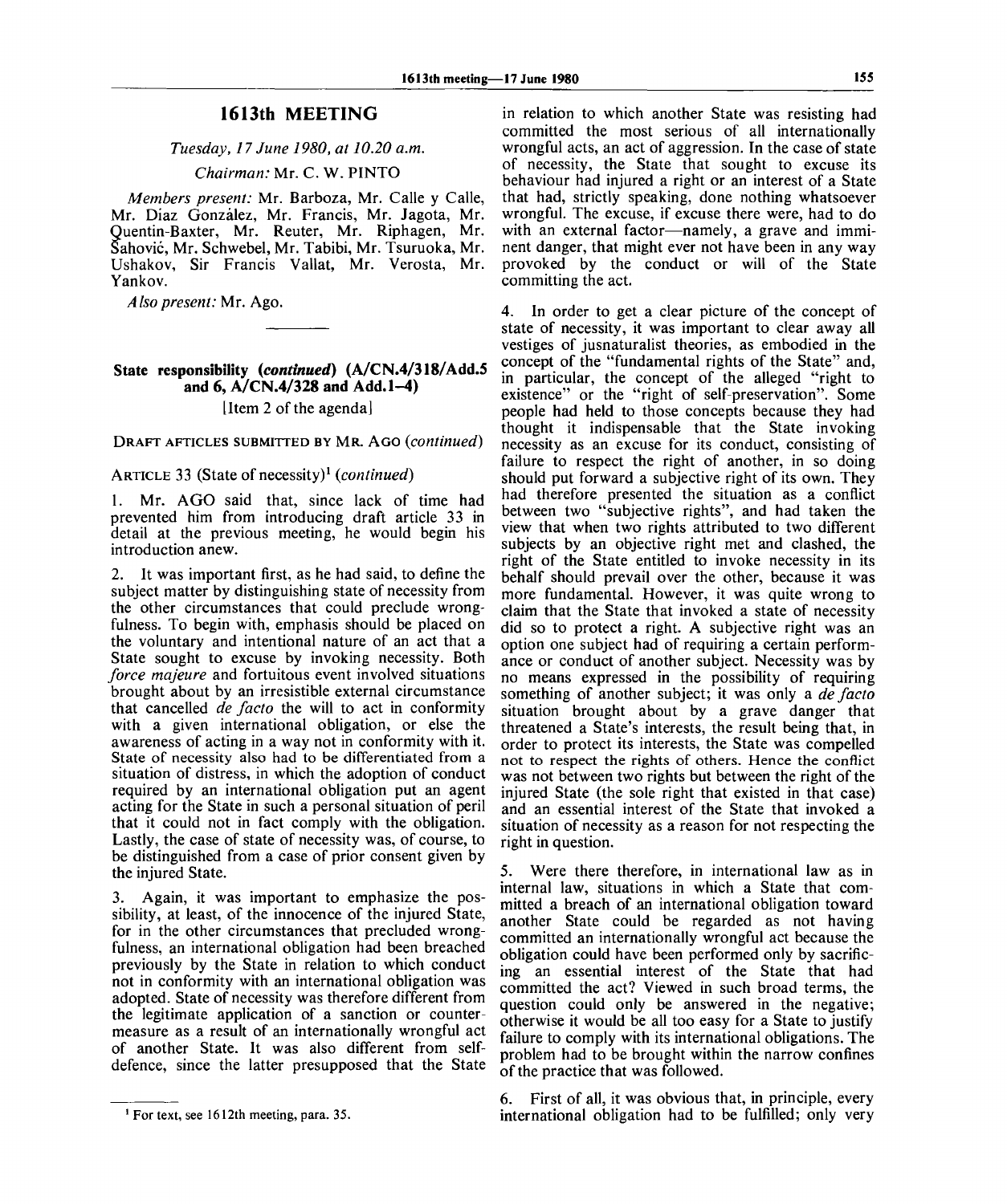rarely could failure to respect the rights of others perhaps be excused. Secondly, not every interest deserved to be protected. Moreover, it had been mistaken to assert that a State's interest in safeguarding its own very "existence" was the sole interest that had to be taken into consideration for the purposes in question. Such a view, in fact, constituted a vestige of positions that had given rise to many abuses and, at one time, had helped to detract from the concept of the state of necessity. The interest at stake must be a truly essential interest, but not necessarily that of the existence of the State. On the contrary, when an alleged necessity of safeguarding its existence was put forth, with a view to justifying thereby something totally unjustifiable, namely, that affected the existence of another State, the question then arose as to why the second State's existence should be sacrificed to the interest of the existence of the first State. The essential interests that had to be taken into account could relate to fields as varied as economics, ecology, and so forth. Finally, it was not possible to decide *in abstracto* whether an interest was essential and whether or not the protection of that interest took precedence over compliance with a given international obligation. Everything depended on the circumstances. In some situations a specific interest might prove to be essential, particularly taken in relation to an interest of little importance protected by the subjective right that was being sacrificed, whereas in others the threat against that interest might not justify at all the failure to observe a right of another providing for the protection of an important interest.

7. The threat against the interest that was allegedly being protected had to be extremely grave and imminent, and its supervening had to be independent of the will of the State invoking the plea of necessity. Moreover, the adoption of conduct not in conformity with an international obligation had to represent the sole means available to the State of protecting the essential interest at stake. If a State could, in protecting a given interest, choose between conduct that was in conformity with an international obligation and conduct that was not in conformity with that obligation but was less costly, the first of those courses of conduct was the one it must choose. Again, there had to be taken into account proportionality between the interest the State wanted to protect and the interest sacrificed through non-compliance with the international obligation. A State could not claim to be protecting an interest of some importance if it breached an obligation towards another State that protected an interest of equal or greater importance to that other State. In other words, the interest sacrificed must be inferior to the interest protected, particularly since originally one had been legally protected and the other had not.

8. In some instances particularly, the possibility of invoking necessity was simply ruled out, as in the case of an international obligation especially designed to apply in situations that placed specific interests in

jeopardy. Obviously, if a State was in a position where it had to fulfil an obligation of that kind towards another State, it could not invoke necessity as a defence for non-compliance, and that because of the very nature of the obligation. The special scope of the obligation, moreover, might well be explicitly defined in the rule from which it stemmed or might be inferred from the nature of the rule.

9. The study of the concept of state of necessity had by now been considerably simplified by the fact that, in its codification work, the Commission had established the existence of obligations arising from a peremptory norm of international law. It was evident that, in the case of an international obligation regarded as so important that the State towards which it existed was prohibited from renouncing it by means of a treaty, the State on which the obligation was incumbent was with all the more reason obliged to comply with that obligation, even in a situation of necessity. Under the terms of draft article  $29<sup>2</sup>$ , the consent given by a State to the commission by another State of an act not in conformity with an obligation arising from a peremptory norm of international law did not preclude the wrongfulness of that act. It was therefore indisputable that a peremptory obligation had to be respected even if the State towards which it existed consented to non-compliance with the obligation, and also that the State on which it was incumbent could not refrain from performing the obligation in order to safeguard an essential interest even when that consent had been given. The vast majority of cases in which the possibility of accepting the plea of necessity had been contested historically had been cases in which the obligation in question concerned respect for the territorial sovereignty or political independence of States. Since an obligation of that type clearly came under the heading of *jus cogens,* the plea of necessity was not admissible on that ground.

10. On the other hand, there was no reason for the principle of customary law providing for state of necessity as a circumstance precluding wrongfulness to apply in those cases in which a treaty provision enabled a State not to comply with a specific international obligation if the observation of the obligation jeopardized one of its essential interests. That was sometimes the case with obligations deriving from the law of war. Finally, it would be wrong to think that state of necessity meant that the wrongfulness of a course of conduct was precluded without any further consequences, more particularly with regard to compensation for any damages it might have caused.

11. Care should be taken not to follow the major part of the older doctrine, which had sought to justify state of necessity in terms of theories and principles. The

<sup>&</sup>lt;sup>2</sup> For the text of all the draft articles adopted so far by the Commission, see *Yearbook ... 1979,* vol. II (Part Two), pp. 91 *et seq.,* document A/34/10, chap. Ill, sect. B.I.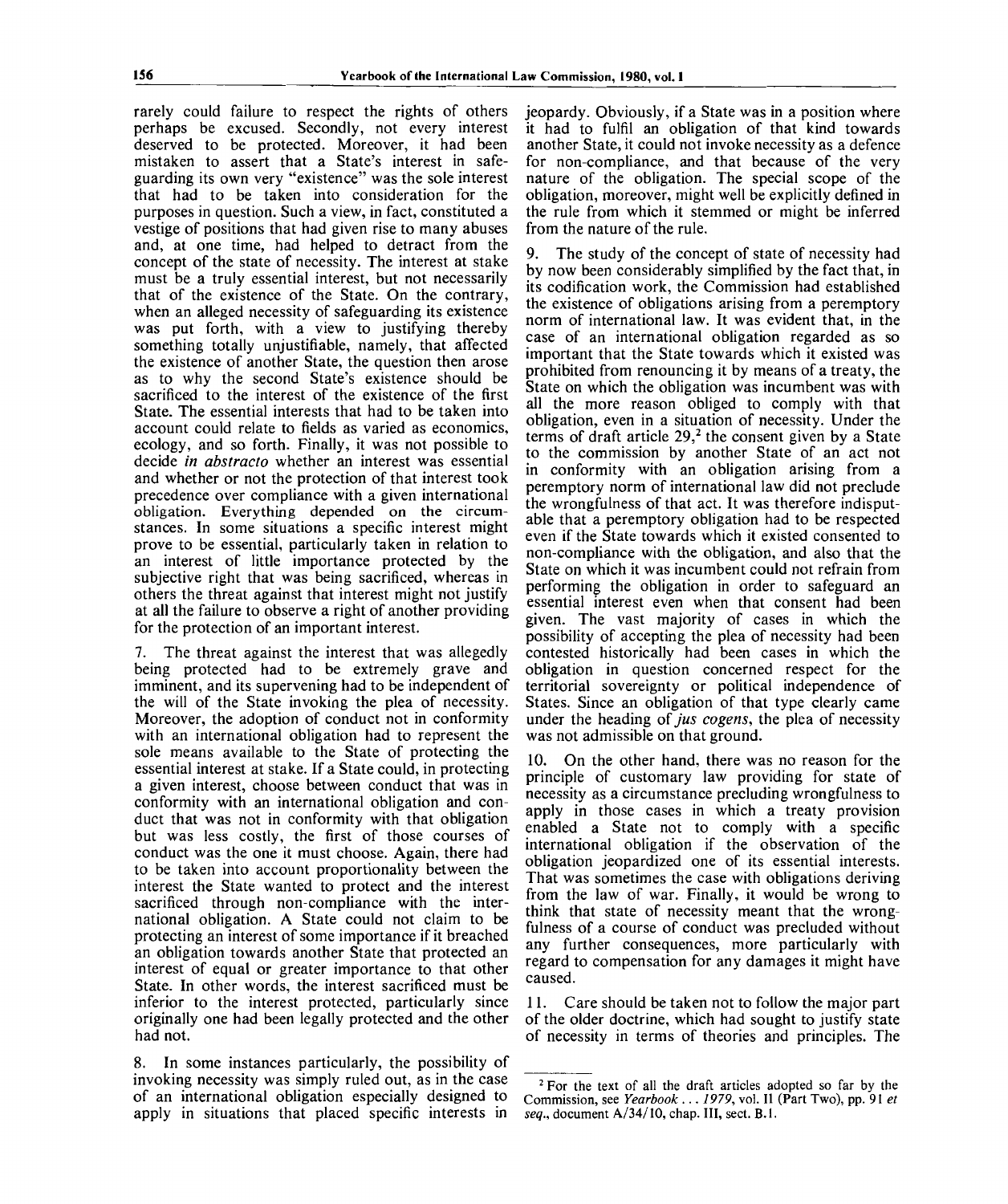crucial element was the practice of States. At the Conference for the Codification of International Law (The Hague, 1930), States had not been asked the direct question of whether state of necessity should be viewed as a circumstance precluding wrongfulness. One State, Denmark, had nevertheless dealt with the issue and had shown that, in its opinion, necessity had standing in international law but that it was subject to strict limitations, which, however, were ill-defined at that time.

12. He had divided the cases considered in his report  $(A/CN.4/318/Add.5$  and 6, sect. 5) into two broad categories, depending on whether state of necessity was invoked to justify a breach of an obligation "to do" or a breach of an obligation "not to do". Among the cases in the first of those categories, he had started out by mentioning those relating to obligations of a financial nature, and had also drawn a distinction between debts contracted by one State with another State and debts contracted by a State with a foreign bank or finance company. Even in the latter instance, practice showed that it was possible to plead necessity.

13. An example of a financial obligation by one State towards a foreign State was the *Russian indemnity* case *(ibid.,* para. 22). The Ottoman Empire, which had incurred a debt towards the Russian Empire, had been in such a difficult financial position that there came a time when it had not been able to meet its commitments, and the case had been brought before the Permanent Court of Arbitration. Instead of invoking in its argument an essential interest that must necessarily be safeguarded, the Ottoman Government had preferred to invoke the defence, considered more striking, *of force majeure.* However, a plea of *force majeure* should have signified, according to concepts the Commission has adopted, that there had been an effectively material impossibility to pay; yet such a material impossibility did not exist. In fact, the Ottoman Government had been in a situation of necessity, since performance of its obligation would have placed it in great danger. The Permanent Court of Arbitration found that the Russian Imperial Government had accepted that a State's obligation to implement a treaty could give ground if the very existence—or, rather, the economic existence—of the State was imperilled by performance of that obligation. The Ottoman Government, beset by serious financial difficulties, had argued that repayment of the loan in question would have imperilled the existence of the country or, at the very least, seriously jeopardized its internal and external situation. The principle itself had not been contested, and the entire discussion had therefore centred upon a point of fact: had the danger invoked actually existed? The negative reply to that question did not affect recognition of the principle.

14. Financial difficulties had also been invoked in the *Central Rhodope Forests* case *(ibid.,* para. 23). In an arbitral award, Bulgaria had been ordered to pay a certain sum of reparations to Greece. It had failed to comply with the award within the specified time, and Greece had taken the case to the Council of the League of Nations. Bulgaria had invoked the financial difficulties which payment of the amount in cash would unfailingly have caused for the country and had made an offer of payment in kind, which had been accepted. Both Governments had therefore recognized that very serious financial difficulties could justify, if not repudiation by a State of an international debt, at least recourse to means of fulfilling the obligation other than the means actually envisaged by the obligation.

15. As to obligations contracted towards foreign banks or other finance companies, the first case in point was the reply given by the Government of the Union of South Africa to the request for information made by the Preparatory Committee for the 1930 Codification Conference *(ibid.,* para. 25). Regarding the repudiation of debts, the South African Government had pointed out that a State which was in such a position that it really could not meet all its liabilities was virtually in a position of distress. It then had to rank its obligations and first make provision for those which were of more vital interest. A State could not, for example, be expected to close its schools, universities and courts, disband its police force and neglect its public services to such an extent as to expose its community to chaos and anarchy, merely to provide the money wherewith to meet its foreign moneylenders.

16. The second paragraph of Basis of Discussion No. 4, like the other bases of discussion, drawn up by the Preparatory Committee in the light of the replies from Governments, therefore stated:

A State incurs responsibility if, without repudiating a debt, it suspends or modifies the service, in whole or in part, by a legislative act, unless it is driven to this course by financial necessity. *(Ibid.)*

The notion of necessity had therefore been clearly admitted in that connexion.

17. The *French Company of Venezuela Railroads* case *(ibid.,* para. 26) referred to the French/ Venezuelan Mixed Claims Commission, had arisen as a result of rights assigned to France by Venezuela in territories which Venezuela had considered as its own but were being claimed by Colombia. To avoid risking a war with Colombia, Venezuela had been obliged to break its contract with France. The umpire had taken the view that Venezuela's conduct had been lawful because it could not have been expected to risk a war in order to meet the obligation incumbent upon it.

18. The case concerning the payment of various *Serbian loans* issued in France *(ibid.,* para. 27) had related to gold franc debts inherited by the Serb-Croat-Slovene State and contracted before the First World War. In its defence, that Government had pleaded *force majeure,* namely, the fact that it was materially impossible for it to pay off the debts in gold francs because the Banque de France no longer supplied them. However, the terms of the loans had in no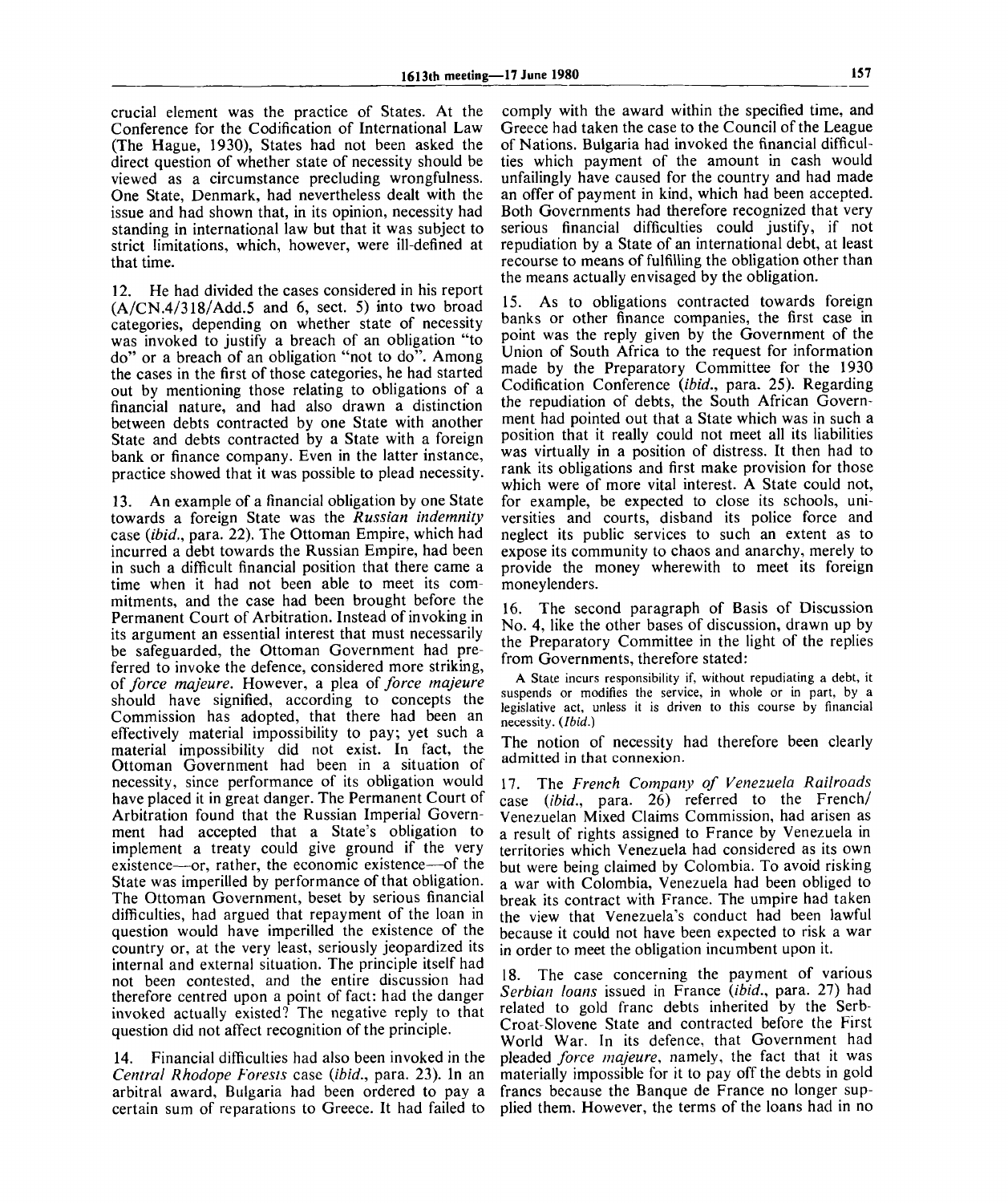way prevented the debtor from discharging its debts by paying the creditors the equivalent in paper francs of the gold franc value of the debts. On the other hand, the creditors had not been willing to regard debts initially specified in gold francs simply as debts in paper francs. Furthermore, the Serb-Croat-Slovene Government had pleaded the state of necessity in which it found itself, by its account, because of its financial condition as a result of the war, and pointed out that France itself had called on its citizens, after the war, to agree, in a spirit of sacrifice, to a compulsory rate of exchange of one paper franc for one gold franc. In reply, the agent of the French Government, Mr. Basdevant, had not denied the existence of the principle that a plea of necessity should be admissible in a really serious and otherwise insurmountable situation, but had maintained that in the circumstances the situation had not been so serious as had been alleged.

19. The *Societe Commerciale de Belgique* case *{ibid.,* paras. 28-31) had been brought before the Permanent Court of International Justice. By the terms of two arbitral awards, Greece had been required to pay a sum of money to the Belgian company in repayment of a debt contracted with the company. The Greek Government had not contested the existence of its obligations, but had argued that it had been under an "imperative necessity" to "suspend compliance with the awards having the force of *res judicata" (ibid.,* para. 29), maintaining that a State had a duty not to execute an international obligation if public order and social tranquillity might be disturbed by carrying out the award or if the normal functioning of public services might be jeopardized thereby. The entire discussion had then centred on whether or not such an "imperative necessity" had in fact existed. In the end, the two parties themselves and the Court had recognized the principle that, in international law, a duly established state of necessity constituted a circumstance precluding the wrongfulness of State conduct not in conformity with an international financial obligation.

20. A case involving an obligation "not to do" was the case of *Seal fisheries off the Russian coast (ibid.,* para. 33). At the end of the nineteenth century, the Russian Imperial Government had been concerned about the extent of the increase in sealing by British and United States fishermen near Russian territorial waters. To avert the danger of extermination of the seals, and despite the fact that the hunting took place outside its territorial waters, the Government had issued a decree prohibiting sealing in an area that indisputably formed part of the high sea. It had emphasized that the action had been taken because of "absolute necessity", in view of the imminent opening of the hunting season, and had stated that the action was essentially provisional. Finally, it had proposed the conclusion of an agreement for a permanent settlement of the problem. The case was therefore one

that highlighted the concept of state of necessity as well as its strict limits.

21. An interesting case relating to the treatment of aliens was an Anglo-Portuguese dispute dating from 1832 *(ibid.,* para. 40). The Portuguese Government, bound to Great Britain by a treaty requiring it to respect the property of British subjects resident in Portugal, had invoked the pressing necessity of providing for the subsistence of certain contingents of troops engaged in quelling internal disturbances as a justification for its appropriation of property owned by British subjects. Not only had the urgency of the situation been invoked by Portugal but it had also been recognized by all those who had to do with the case.

22. In the *Oscar Chinn* case *(ibid.,* para. 41), the Belgian Government had adopted measures which had benefited a Belgian company and had created a *de facto* monopoly on river transport in the Belgian Congo. Those measures had harmed a British subject and been contested by the United Kingdom, which had brought the case before the Permanent Court of International Justice. The Court had held that the *de facto* monopoly was not prohibited in the case in question and therefore had not needed to rule on the existence of a state of necessity as ground for excluding wrongfulness. However, the question had been taken up in the individual opinion of Judge Anzilotti, who had taken the view that if proof had been furnished that there was an internationally unlawful monopoly, the Belgian Government could only have excused its action by proving in turn that it had acted under necessity. Judge Anzilotti's definitions remain classic on the subject.

23. Again, the case concerning *Rights of Nationals of the United States of America in Morocco* brought before the International Court of Justice by the United States of America and France in 1952 *(ibid.,* paras. 42-43) also provided considerable support for recognition of the applicability of the plea of necessity, since the Court had not denied the value of the argument based on state of necessity advanced on that occasion by the agent of the French Government.

24. Similarly, the *S.S. "Wimbledon"* case *(ibid.,* paras. 44-46) attested to the admissibility in general international law of state of necessity as a circumstance precluding wrongfulness, and also made it possible to determine, from the arguments of the agents of the Governments concerned, the conditions under which the circumstance might be invoked: immediate and imminent danger, the absence of any other means of protection, and the continued existence of the danger at the time of the act.

25. The case of the *"Neptune" (ibid.,* paras. 47-48) tended to demonstrate that a state of war did not rule out a state of necessity. Moreover, it confirmed that state of necessity could be invoked only in a case of truly extreme and irresistible necessity.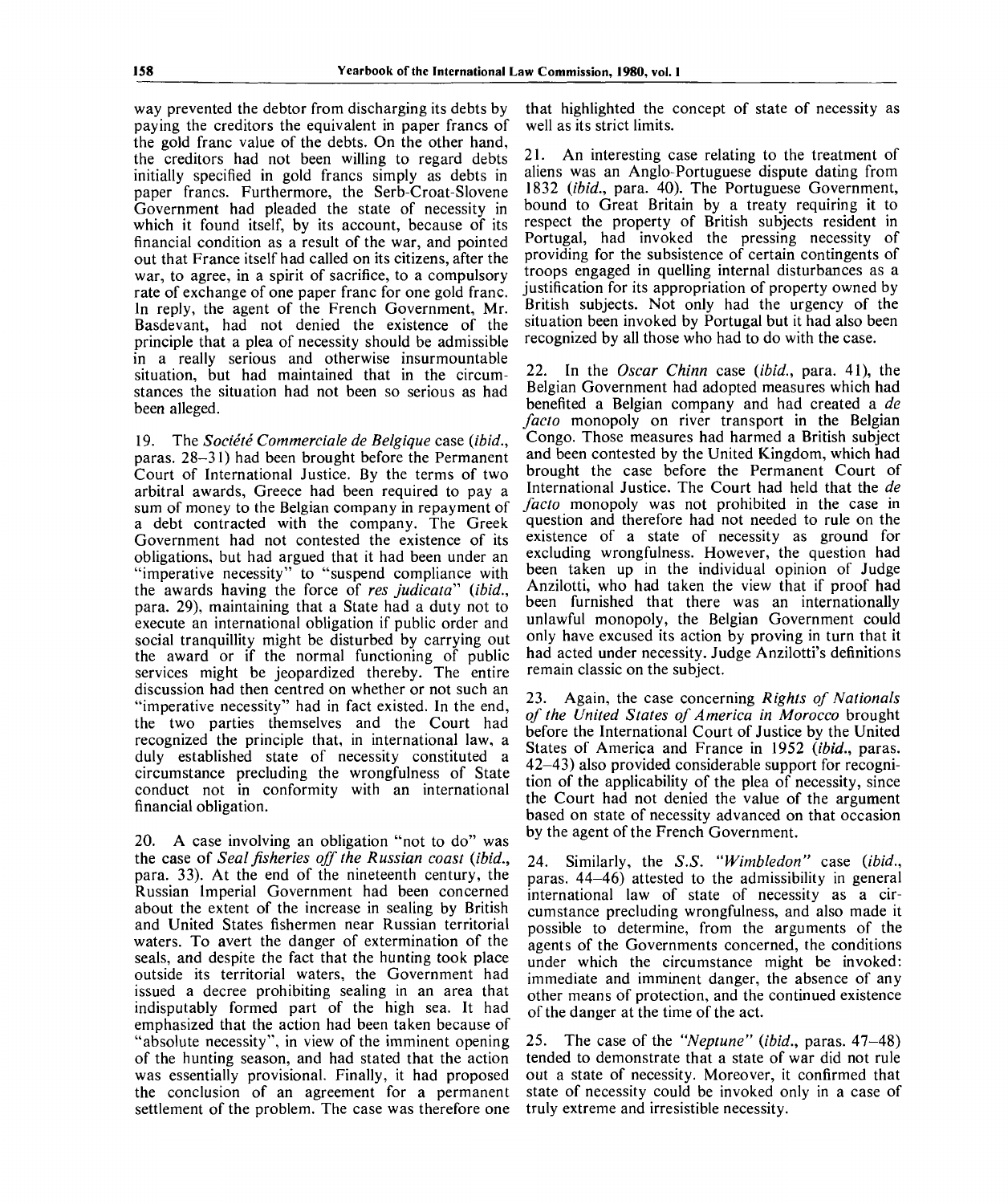26. On the question of so-called "necessity of war" and "military necessity", he referred members to paragraphs 49 *et seq.* of his report and said that, in his opinion, the concept should not play any part in the work of the Commission in relation to the subject under consideration.

27. As to the essential question of whether state of necessity might constitute a circumstance that precluded the wrongfulness of any breach of a State's obligation to respect the territorial integrity of other States, in modern international law any use of armed force by a State for an assault on the territorial integrity of another State—for example, by annexation, occupation or use for military purposes of all or part of its territory—was indisputably covered by the term "aggression" and, as such, was subject to the most typical and indisputable prohibition *of jus cogens,* both in general international law and in the United Nations system, and no state of necessity could be invoked as a circumstance precluding the wrongfulness of an act thus prohibited by international law. No effect of a "ground" could therefore be attributed to a claim of necessity, even if genuine, by the State using force. Article 5, paragraph 1, of the Definition of asing force. Afficiently,<br>aggression<sup>3</sup> stated that

No consideration of whatever nature, whether political, economic, military or otherwise, may serve as a justification for aggression.

28. Paragraphs 56 *et seq.* of his report discussed a number of opinions on well-known cases of intervention in which "necessity" had often been invoked by the Governments concerned even though such a circumstance had not been admissible in the event. In fact, the Governments in question had not considered their justifications as legal arguments so much as political justifications proffered to world opinion, that of neutral countries or their own public, for a Government's need to defend itself vis-a-vis its own public opinion might be of particular importance—for example, on the brink of war.

29. The prohibition of the use of force against the territorial integrity or political independence of any State was set forth in Article 2, paragraph 4, of the Charter of the United Nations and, even before that, had formed part of the legal thinking of the members of the international community. Since the prohibition was a rule *of jus cogens,* it followed that no plea of necessity could justify the commission of such a grave and flagrant assault against the sovereignty and territorial integrity of a State, although the question might arise of whether the recognition in principle of a state of necessity as justification for an otherwise wrongful act might have the effect of precluding the wrongfulness of certain limited acts of force in foreign territory. It was a difficult question to answer, as there were conflicting opinions even within the United Nations system.

30. Before the Second World War, interventions of that type had definitely been considered lawful when justified by necessity. In support of such an assertion, it was possible to cite the *"Caroline"* case *(ibid.,* para. 57), cases of intervention in foreign territory in "hot pursuit", or cases of intervention in foreign territory for "humanitarian" purposes on behalf of nationals or foreigners threatened by insurgents, hostile groups, etc. In such varied cases, the possibility of invoking necessity as justification had been generally admitted.

31. With the introduction of the principle of prohibition of the use of armed force and the adoption of the Charter of the United Nations after the Second World War, it could well be asked whether acts of such a kind might still be justified by a state of necessity. Unfortunately, the practice of States and of the United Nations was not entirely conclusive. In the case of the Belgian intervention in the Congo in 1960, the Belgian Government had indeed invoked the state of necessity as a basis for its act, but its arguments had been neither refuted nor admitted in any decisive way. In a number of more recent cases of armed action carried out in foreign territory for "humanitarian" purposes to assist nationals or free hostages from terrorist groups, etc., the Governments concerned had not invoked state of necessity but the "consent" of the State on whose territory the raid had taken place (Mogadishu, 1977; Larnaca, 1975), or "self-defence" (Entebbe, 1976). State practice simply gave an impression of a prevailing trend towards an attitude of the greatest severity to acts against the territorial sovereignty of States.

32. In that regard, it should be emphasized that it was not the task of the Commission to interpret the provisions of the Charter of the United Nations, since there already existed for that purpose competent bodies whose judicial opinion in regard to those matters could not be considered definitive. However, by concluding that it was certainly inadmissible to invoke state of necessity in order to justify an act that breached the peremptory rules of international law, the Commission would be covering the most important aspects of the matter. If the interpretation of the Charter, which must prevail, was that the peremptory character of certain prohibitions extended to any form of assault—even partial, limited or involving a restricted aim—on the territorial integrity or the political independence of another State, it was obvious that the essential situations would also be covered. However, as an additional precaution, the draft articles should indicate that, whatever the admissibility of the value of a plea of state of necessity, under certain conditions and within certain limits, in general international law, it should always be understood as being subject to any different conclusion warranted in a given area, not only as a result of the existence of a rule *of jus cogens,* but also as a result of any explicit provisions of a treaty or other international instrument, or the inferences to be drawn therefrom on implication.

<sup>&</sup>lt;sup>3</sup> General Assembly resolution 3314 (XXIX), annex.